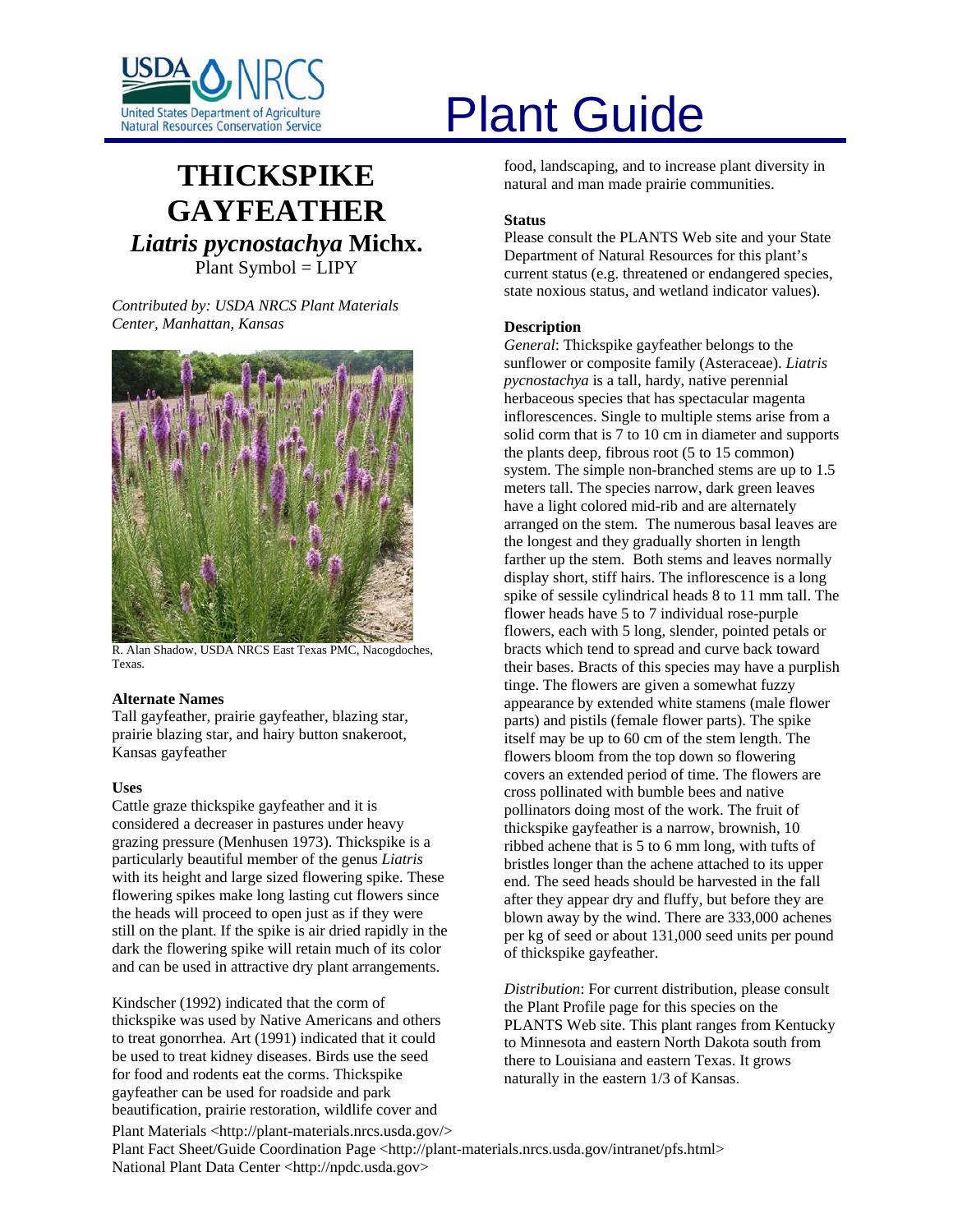*Habitat*: Thickspike gayfeather grows best in low, moist, tallgrass prairies that are dominated by big bluestem (*Andropogon gerardii*). It may grow near the base of slopes since it requires more water than many of the other members of the genus *Liatris*. Art (1991) reported that gayfeather grew best on moist, well drained, and slightly acidic to neutral (pH 5.5 to 7.0) soils. Weaver and Fitzpatrick (1934) found it on 56 percent of low prairies and only 25 percent of upland prairies that they studied.

# **Adaptation**

Weaver (1954) indicated that *Liatris pycnostachya* was characteristic of areas supporting big bluestem and was rarely found in much drier or much wetter grassland areas. This species of *Liatris* is probably the least drought tolerant and may need to be supplemented with irrigation to bloom vigorously in very dry weather.

#### **Establishment**

Thickspike gayfeather is established in field and prairie restoration projects easiest from seed. A firm, clean, weed free seedbed should be prepared by disking, harrowing, and cultipacking the planting site. Chemical weed control can be used to reduce competition and limit the competition from perennial weed species. Seedbed should be firm enough to allow planting of the seed units at a depth of 6 mm. A drill equipped with a legume seed box and depth bands would allow for good depth placement of the seed unit and good seed to soil contact. A seeding rate of 30 Pure Live Seed (PLS) units per 30 cm of row should provide a consistent full stand. To plant a prairie restoration or diverse wildlife planting a seeding rate of 65 gm PLS per ha incorporated into the seeding mixture would be acceptable. Application of fertilizer the year of establishment is discouraged unless phosphorous and potassium are at extremely low levels on your soil test for the planting site. Absolutely no nitrogen fertilizer should be applied the first year to discourage weed competition from annual weed species.

#### **Management**

Mowing can be used to reduce weed competition in newly established fields as long as mower height is kept above seedling height. Cultivation and herbicides can be used if gayfeather is planted in rows for seed production. Dead plant residue can be burned if done prior to plant growth in the spring. A non-selective herbicide (i.e. Roundup) can be used in the spring to remove early cool season species before plant regrowth begins.

# **Pests and Potential Problems**

Rabbit protection might be required for gayfeather seedlings and newly developing shoots in the spring. Thickspike gayfeather stems tend to lodge in a monoculture situation. In a natural prairie setting other grass and forb plants tend to support the stems and keep them upright.

# **Environmental Concerns**

Thickspike gayfeather does not spread vegetatively and seedlings are easy to control and maintain.

# **Seeds and Plant Production**

Thickspike gayfeather can be propagated by seed or division of its corm. Art (1991) divided the corm vertically into pieces which each contained at least one bud. Plant the divided corm vertically with 30 to 60 cm spacing between individuals and the bud 5 cm below the soils surface. Seed propagation is easier than vegetative although the seed units require stratification. Seed germination will improve with aging of the seed for at least three years beyond the harvest date. Hesse (1973) obtained the best germination (up to 85%) with gayfeather seed units after 15 weeks of cold, moist stratification treatment. Stratified seed can be planted in the early spring or summer and non-stratified seed can be planted in the fall (Platt and Harder 1991). Seedlings can be started in greenhouses from stratified seed to produce transplants. Seed units planted 6 mm deep in flats can be transplanted out doors in 8 to 12 weeks. Some nurseries plant seed in June to have corms to transplant in a dormant state the following spring. Seed fields can be harvested by direct combining and seed processed using a scalper and fanning mills. The seed units (achenes) are run through a hammer mill to remove the tuft of bristles. Manhattan Plant Materials Center (PMC) production records indicate that a purity of 97 to 99 percent is normal with a germination percentage of 29 to 71 and dormancy number of between 3 and 22 percent depending on the year. An eight year average of seed production yield indicates that 73 kg per ha was produced at Manhattan, Kansas.

# **Cultivars, Improved, and Selected Materials (and area of origin)**

Contact your local Natural Resources Conservation Service office for more information. Look in the phone book under "United States Government." The Natural Resources Conservation Service will be listed under the subheading "Department of Agriculture."

'Eureka' thickspike gayfeather is a cooperative cultivar release by the USDA-NRCS Manhattan Plant